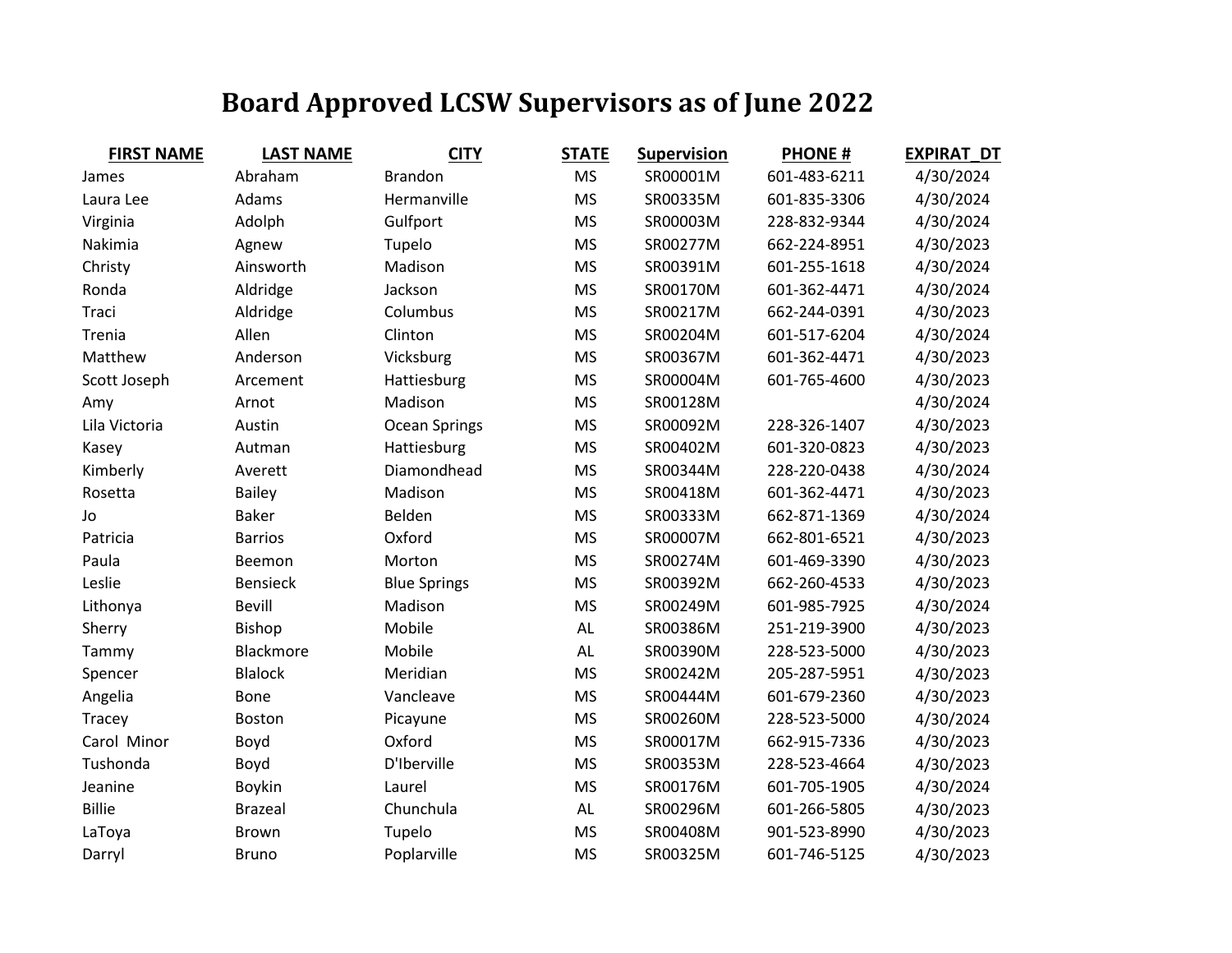| Annette   | <b>Bryant</b>  | Vicksburg           | <b>MS</b>     | SR00018M | 601-362-4471 | 4/30/2024 |
|-----------|----------------|---------------------|---------------|----------|--------------|-----------|
| Sonja     | <b>Bullock</b> | Jackson             | <b>MS</b>     | SR00227M | 601-815-2837 | 4/30/2023 |
| Kathy     | <b>Burk</b>    | <b>Brandon</b>      | <b>MS</b>     | SR00019M |              | 4/30/2024 |
| Luretha   | <b>Burns</b>   | Clinton             | <b>MS</b>     | SR00334M | 601-362-4471 | 4/30/2024 |
| Lisa      | <b>Byars</b>   | <b>Water Valley</b> | <b>MS</b>     | SR00210M | 662-843-2889 | 4/30/2024 |
| Margaret  | Cagle          | Lauderdale          | <b>MS</b>     | SR00021M | 601-679-2360 | 4/30/2024 |
| Phyllis   | Camp           | Saltillo            | <b>MS</b>     | SR00022M |              | 4/30/2023 |
| Erin      | Campbell       | Clinton             | <b>MS</b>     | SR00437M | 601-362-4471 | 4/30/2024 |
| Sarah     | Caraway        | Gulfport            | <b>MS</b>     | SR00358M | 228-523-5000 | 4/30/2023 |
| Duane     | Carley         | Mobile              | AL            | SR00438M |              | 4/30/2024 |
| Shalonda  | Carlisle       | Madison             | <b>MS</b>     | SR00281M | 601-362-4471 | 4/30/2024 |
| Rhonda    | Carr           | Meridian            | <b>MS</b>     | SR00023M |              | 4/30/2024 |
| Martha    | Caskey         | <b>West Point</b>   | <b>MS</b>     | SR00184M | 662-494-4514 | 4/30/2023 |
| Cynthia   | Castile        | Semmes              | $\mathsf{AL}$ | SR00422M | 228-523-5000 | 4/30/2023 |
| Lucille   | Cockerham      | Jackson             | <b>MS</b>     | SR00026M |              | 4/30/2024 |
| Kenda     | Cohen          | Flowood             | <b>MS</b>     | SR00449M | 601-984-1000 | 4/30/2024 |
| Angela    | Coleman        | Shuqualak           | <b>MS</b>     | SR00027M | 662-361-8671 | 4/30/2024 |
| Maxine    | Cook           | Shubuta             | <b>MS</b>     | SR00226M |              | 4/30/2023 |
| Christina | Cook           | Eudora              | <b>AR</b>     | SR00236M | 800-404-6789 | 4/30/2024 |
| Melissa   | Cooper         | Columbus            | <b>MS</b>     | SR00348M | 662-328-9225 | 4/30/2024 |
| Amanda    | Copeland       | Atmore              | $\mathsf{AL}$ | SR00473M |              | 4/30/2024 |
| Robert    | Corban         | Tupelo              | <b>MS</b>     | SR00028M |              | 4/30/2023 |
| Lyn       | Cordes         | Vicksburg           | <b>MS</b>     | SR00185M | 601-636-4371 | 4/30/2024 |
| Jill      | Corradini      | Ocean Springs       | <b>MS</b>     | SR00381M | 228-523-5000 | 4/30/2024 |
| Vanessa   | Cox            | Laurel              | <b>MS</b>     | SR00255M | 601-288-8050 | 4/30/2023 |
| Dorothy   | Cox            | Lakeland            | <b>TN</b>     | SR00312M | 901-251-4815 | 4/30/2024 |
| Kimberly  | Criswell       | Carrollton          | $\mathsf{AL}$ | SR00302M | 662-244-1000 | 4/30/2023 |
| Tina      | Cvitanovich    | Gulfport            | <b>MS</b>     | SR00476M | 228-523-4550 | 4/30/2023 |
| Tomiko    | Daffin         | Mobile              | $\mathsf{AL}$ | SR00389M | 228-243-0376 | 4/30/2023 |
| Keith     | D'Angelo       | Gulfport            | <b>MS</b>     | SR00207M | 228-813-4309 | 4/30/2023 |
| Shameika  | Davis          | <b>Brandon</b>      | <b>MS</b>     | SR00453M | 601-559-1880 | 4/30/2023 |
| Lora      | Davis          | Vancleave           | <b>MS</b>     | SR00482M | 317-517-3114 | 4/30/2024 |
| Anne      | Dawes          | Bay St. Louis       | <b>MS</b>     | SR00205M | 228-863-1036 | 4/30/2024 |
| LaDonna   | Day            | Flowood             | <b>MS</b>     | SR00412M | 601-984-1000 | 4/30/2024 |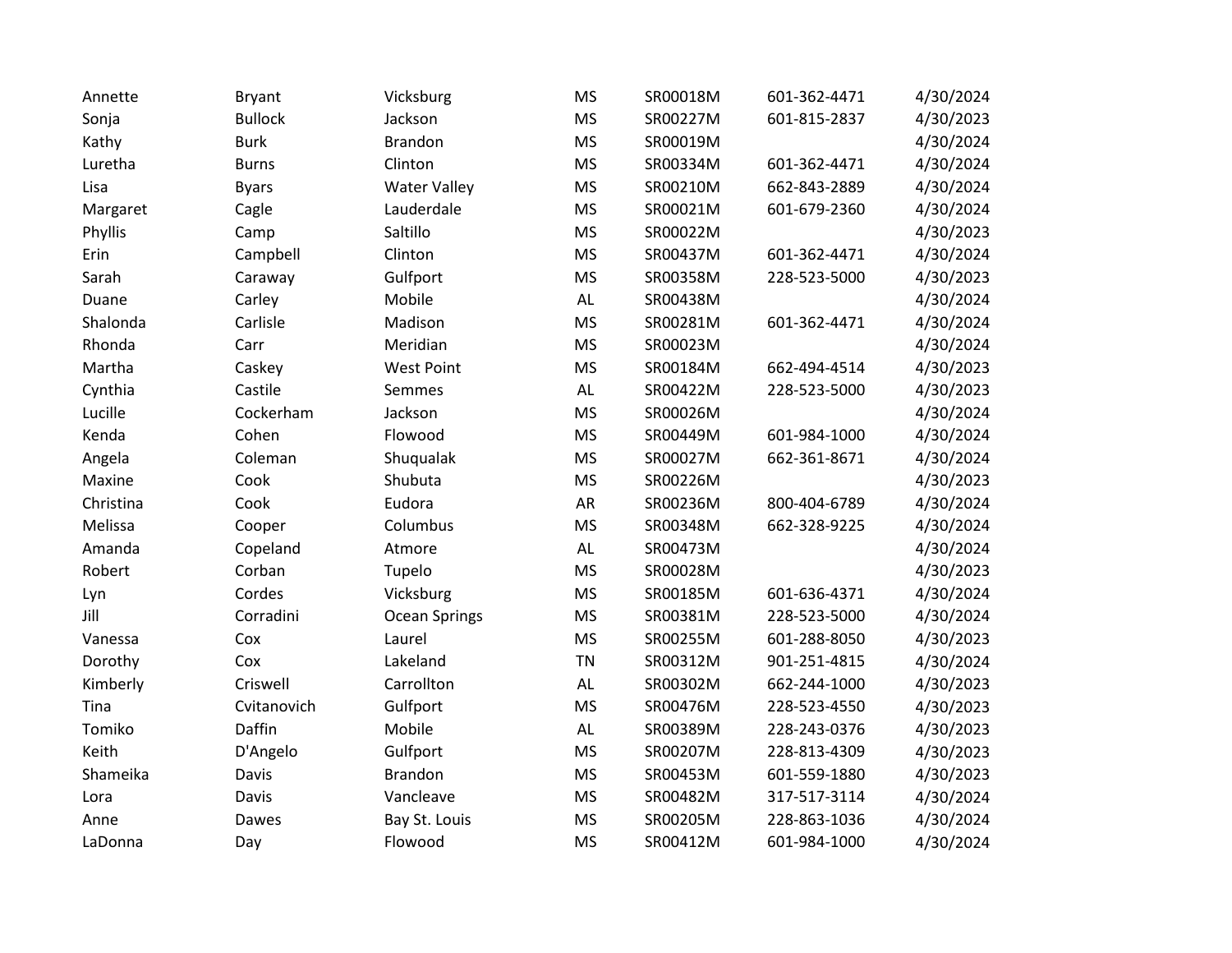| Alix           | Dearing           | Gulfport       | <b>MS</b> | SR00329M | 228-213-5888 | 4/30/2024 |
|----------------|-------------------|----------------|-----------|----------|--------------|-----------|
| Adrenne        | Dedeaux           | Gulfport       | <b>MS</b> | SR00034M | 228-831-9996 | 4/30/2023 |
| Kimila         | <b>DeFlanders</b> | Gulfport       | <b>MS</b> | SR00327M | 228-523-4266 | 4/30/2023 |
| Kelsey         | Dennis            | Madison        | <b>MS</b> | SR00320M | 601-939-6634 | 4/30/2023 |
| Joseph         | Devlin            | Biloxi         | <b>MS</b> | SR00215M | 228-523-5369 | 4/30/2023 |
| Caelyn         | Ditz              | Oxford         | <b>MS</b> | SR00387M | 662-915-3784 | 4/30/2024 |
| Emily          | Dixon             | Hurley         | <b>MS</b> | SR00477M | 601-288-5253 | 4/30/2023 |
| Deborah        | Dobbins           | Corinth        | <b>MS</b> | SR00403M |              | 4/30/2023 |
| <b>Brandon</b> | Dobson            | <b>Brandon</b> | <b>MS</b> | SR00414M | 601-362-4471 | 4/30/2023 |
| Shanna         | Donald            | Philadelphia   | <b>MS</b> | SR00405M | 601-774-5751 | 4/30/2023 |
| Ruth           | <b>Drake</b>      | Jackson        | <b>MS</b> | SR00369M | 601-362-4471 | 4/30/2023 |
| Holly          | <b>Dreger</b>     | Gulfport       | <b>MS</b> | SR00378M | 228-523-8306 | 4/30/2024 |
| Paula          | Duchmann          | Carriere       | <b>MS</b> | SR00409M | 601-749-9477 | 4/30/2023 |
| Dawn           | <b>Dyess</b>      | Jackson        | <b>MS</b> | SR00172M | 601-200-3068 | 4/30/2024 |
| Aimee          | Easley            | Gulfport       | <b>MS</b> | SR00439M | 228-523-5000 | 4/30/2023 |
| Mary Lynn      | Eaton             | Corinth        | <b>MS</b> | SR00374M | 662-594-5636 | 4/30/2024 |
| Sarah          | Edinger           | Hernando       | <b>MS</b> | SR00393M | 662-449-1971 | 4/30/2024 |
| Roshonna       | Edwards           | Lumberton      | <b>MS</b> | SR00352M | 601-362-4471 | 4/30/2023 |
| Michelle       | Eleuterius        | Long Beach     | <b>MS</b> | SR00478M | 228-864-9737 | 4/30/2024 |
| Lindsay Anne   | Elkins            | Gulfport       | <b>MS</b> | SR00040M |              | 4/30/2024 |
| Susan          | Elswick           | Cordova        | <b>TN</b> | SR00298M | 901-484-3546 | 4/30/2023 |
| Tabatha        | Enis              | Belden         | <b>MS</b> | SR00307M | 662-840-6366 | 4/30/2024 |
| Alice          | Entrekin          | Gulfport       | <b>MS</b> | SR00428M | 228-523-5222 | 4/30/2024 |
| Kelly          | Estle             | Satsuma        | AL        | SR00469M | 228-999-8689 | 4/30/2023 |
| Mary           | Fairchild         | Purvis         | <b>MS</b> | SR00169M |              | 4/30/2024 |
| Jeannie        | Falkner           | Oxford         | <b>MS</b> | SR00041M |              | 4/30/2023 |
| Tommy          | Farley            | Forest         | <b>MS</b> | SR00434M | 601-625-9741 | 4/30/2024 |
| Angela         | Fields            | Gulfport       | <b>MS</b> | SR00042M | 228-236-2071 | 4/30/2024 |
| Althea         | Fisher            | Hattiesburg    | <b>MS</b> | SR00163M | 601-477-6005 | 4/30/2023 |
| Amy            | Fisher            | Oxford         | <b>MS</b> | SR00225M | 662-915-7336 | 4/30/2024 |
| Jacqueline     | Fleming           | Jackson        | <b>MS</b> | SR00263M | 601-351-8110 | 4/30/2023 |
| Laura          | Floyd             | Gulfport       | <b>MS</b> | SR00108M | 228-875-6113 | 4/30/2023 |
| Julie          | Forrest           | Long Beach     | <b>MS</b> | SR00239M | 228-300-8819 | 4/30/2024 |
| Billy          | Foster            | Vicksburg      | <b>MS</b> | SR00452M | 601-877-6298 | 4/30/2023 |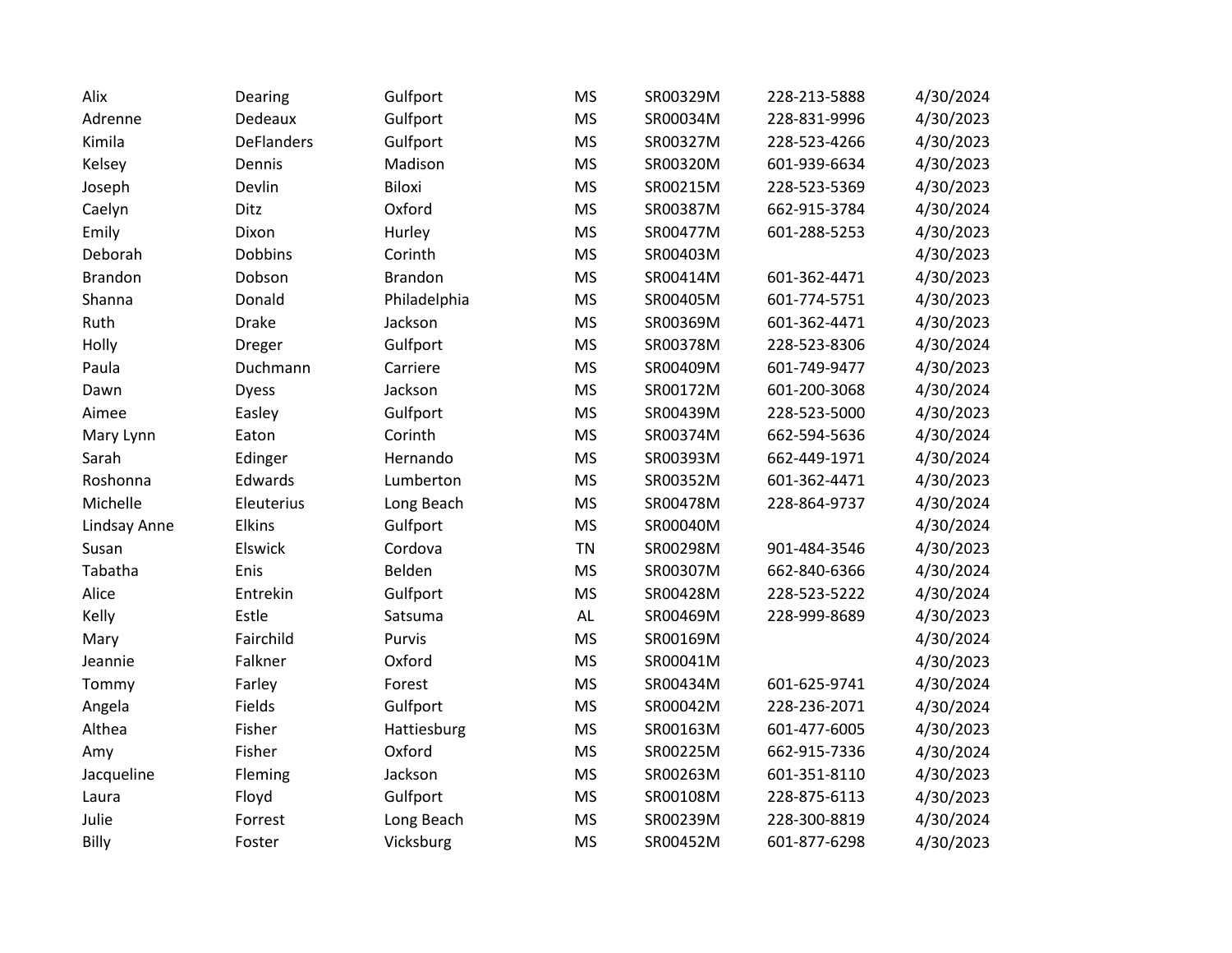| Vicky Lynn | Franks        | Hattiesburg    | <b>MS</b> | SR00230M | 601-264-7078 | 4/30/2023 |
|------------|---------------|----------------|-----------|----------|--------------|-----------|
| Ellen      | Frison        | Tupelo         | <b>MS</b> | SR00354M | 662-841-8020 | 4/30/2023 |
| Amy        | Gaines        | Flora          | <b>MS</b> | SR00322M | 601-937-2041 | 4/30/2024 |
| Genevieve  | Garrett       | Florence       | <b>MS</b> | SR00343M | 601-984-5240 | 4/30/2024 |
| Amy        | Gasparrini    | Biloxi         | <b>MS</b> | SR00379M | 228-523-5485 | 4/30/2024 |
| Jimmy      | Gatewood, Jr. | Lake           | <b>MS</b> | SR00049M | 601-469-4151 | 4/30/2024 |
| Tracey     | Gibbs         | Toomsuba       | <b>MS</b> | SR00388M | 601-482-2400 | 4/30/2023 |
| Dana       | Gilbert       | <b>Brandon</b> | <b>MS</b> | SR00271  | 601-362-4471 | 4/30/2024 |
| Eleanor    | Glapion       | Picayune       | <b>MS</b> | SR00194M |              | 4/30/2023 |
| Patricia   | Gordon        | Gautier        | <b>MS</b> | SR00284M | 228-696-9224 | 4/30/2023 |
| Laura      | Gottula       | Alexandria     | VA        | SR00424M | 571-231-1282 | 4/30/2024 |
| Deborah    | Graham        | Hattiesburg    | <b>MS</b> | SR00054M |              | 4/30/2024 |
| Portia     | Granger       | Hattiesburg    | <b>MS</b> | SR00346M | 601-266-4829 | 4/30/2023 |
| Sergio     | Gutierrez     | Hattiesburg    | <b>MS</b> | SR00247M | 601-288-4916 | 4/30/2024 |
| Valerie    | Hale          | Laurel         | <b>MS</b> | SR00166M | 601-425-9256 | 4/30/2023 |
| Terri      | Hall          | Oxford         | <b>MS</b> | SR00269M | 662-234-7237 | 4/30/2023 |
| Gloria     | Hamilton      | Maben          | <b>MS</b> | SR00261M | 662-324-2275 | 4/30/2024 |
| Jerry      | Hamilton      | Memphis        | <b>TN</b> | SR00349M | 662-772-2416 | 4/30/2023 |
| Phyllis    | Hammond       | <b>Brandon</b> | <b>MS</b> | SR00057M | 601-212-4856 | 4/30/2023 |
| April      | Hammons       | Jackson        | <b>MS</b> | SR00229M | 601-960-8873 | 4/30/2023 |
| Velma      | Hankins       | Canton         | <b>MS</b> | SR00059M |              | 4/30/2023 |
| Alita      | Harmon        | Biloxi         | <b>MS</b> | SR00262M | 228-523-5000 | 4/30/2024 |
| Kelly      | Harmon        | Long Beach     | <b>MS</b> | SR00314M | 228-284-2644 | 4/30/2023 |
| Judith     | Hartfield     | Sumrall        | <b>MS</b> | SR00338M | 601-264-4984 | 4/30/2023 |
| Judy       | Harville      | Magee          | <b>MS</b> | SR00178M | 601-847-2221 | 4/30/2023 |
| Lisa       | Hasenkampf    | Picayune       | <b>MS</b> | SR00475M | 504-578-6298 | 4/30/2024 |
| Jacqueline | Hatcher       | Long Beach     | <b>MS</b> | SR00454M | 228-871-3452 | 4/30/2024 |
| Angela     | Haydel        | Madison        | <b>MS</b> | SR00061M | 601-982-1986 | 4/30/2024 |
| Lisa       | Hillhouse     | Oxford         | <b>MS</b> | SR00164M | 662-989-4099 | 4/30/2024 |
| LaTanya    | Hopson        | Meridian       | <b>MS</b> | SR00191M | 601-362-4471 | 4/30/2024 |
| Donovan    | Horton        | Jackson        | <b>MS</b> | SR00429M | 601-362-4471 | 4/30/2024 |
| Kimberly   | Horton        | Madison        | <b>MS</b> | SR00430M | 800-404-6789 | 4/30/2024 |
| Leanna     | Howard        | Ocean Springs  | <b>MS</b> | SR00411M | 228-818-2160 | 4/30/2023 |
| Jennifer   | Humphries     | <b>Brandon</b> | <b>MS</b> | SR00310M | 601-984-5078 | 4/30/2023 |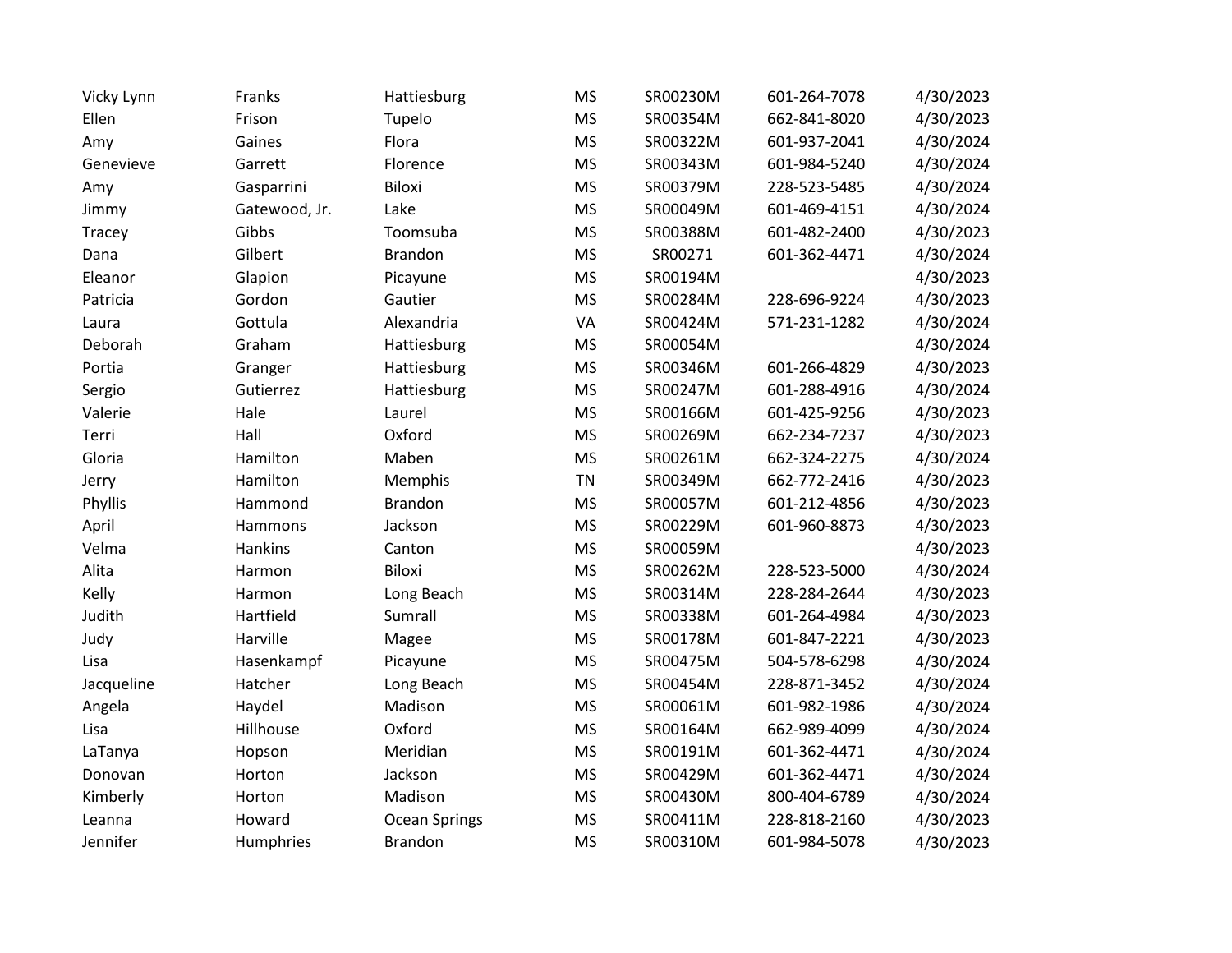| Jena Shea | <b>Hutchins</b> | Clinton             | <b>MS</b>              | SR00070M | 601-352-7784 | 4/30/2024 |
|-----------|-----------------|---------------------|------------------------|----------|--------------|-----------|
| Dorothy   | Idleburg        | Jackson             | <b>MS</b>              | SR00232M | 601-877-6337 | 4/30/2023 |
| Tasha     | Ivy             | Olive Branch        | <b>MS</b>              | SR00244M | 901-523-8990 | 4/30/2023 |
| Ora       | Jackson         | <b>Boyle</b>        | <b>MS</b>              | SR00072M | 662-846-1491 | 4/30/2024 |
| Natasha   | Jackson         | <b>Brandon</b>      | <b>MS</b>              | SR00375M | 601-850-7536 | 4/30/2023 |
| Sichana   | Jean            | Gulfport            | <b>MS</b>              | SR00443M | 228-220-4226 | 4/30/2023 |
| Patrice   | Jenkins         | Jackson             | <b>MS</b>              | SR00461M | 601-979-8897 | 4/30/2024 |
| Letitia   | Jensen          | Starkville          | <b>MS</b>              | SR00212M | 662-323-6317 | 4/30/2024 |
| Mary      | Johnson         | Ridgeland           | <b>MS</b>              | SR00129M | 601-391-1993 | 4/30/2024 |
| LeJeune   | Johnson         | Canton              | <b>MS</b>              | SR00286M | 601-362-4471 | 4/30/2024 |
| Dawn      | Johnson         | Gulfport            | <b>MS</b>              | SR00290M | 228-523-4288 | 4/30/2024 |
| Stephen   | Johnson         | Meridian            | <b>MS</b>              | SR00291M | 601-483-6211 | 4/30/2024 |
| Bente     | Johnson         | McComb              | <b>MS</b>              | SR00362M | 601-600-2429 | 4/30/2023 |
| Shedra    | Johnson         | <b>Biloxi</b>       | <b>MS</b>              | SR00371M | 228-863-4992 | 4/30/2023 |
| Tina      | Johnson         | Vancleave           | <b>MS</b>              | SR00385M | 228-456-5917 | 4/30/2023 |
| Benetra   | Johnson         | Pearl               | <b>MS</b>              | SR00440M | 601-362-4471 | 4/30/2024 |
| Syrenia   | Johnson         | Winona              | <b>MS</b>              | SR00460M | 662-892-2660 | 4/30/2024 |
| Valerie   | Joiner          | D'Iberville         | <b>MS</b>              | SR00342M | 228-523-5848 | 4/30/2024 |
| Curtis    | Jones           | Waynesboro          | <b>MS</b>              | SR00276M | 601-227-1241 | 4/30/2024 |
| Cheryl    | Jones           | Kayenta             | $\mathsf{A}\mathsf{Z}$ | SR00397M | 601-668-4866 | 4/30/2023 |
| Serena    | Jones           | Southaven           | <b>MS</b>              | SR00410M | 901-523-8990 | 4/30/2023 |
| Jennifer  | Jones           | Mobile              | $\mathsf{AL}$          | SR00435M |              | 4/30/2023 |
| Victoria  | Kilpatrick      | <b>Blue Springs</b> | <b>MS</b>              | SR00341M | 662-844-7091 | 4/30/2024 |
| Laura     | Kinsey          | Irvington           | $\mathsf{AL}$          | SR00080M | 228-875-6113 | 4/30/2023 |
| Melissa   | Kirkup          | Diamondhead         | <b>MS</b>              | SR00372M | 228-523-5994 | 4/30/2023 |
| Mary      | Kleitz          | Biloxi              | <b>MS</b>              | SR00425M | 228-523-5236 | 4/30/2024 |
| Noelle    | Knight          | Katy                | <b>TX</b>              | SR00308M | 713-486-7350 | 4/30/2024 |
| Kimberly  | Knight          | <b>Brandon</b>      | <b>MS</b>              | SR00470M | 601-362-4471 | 4/30/2024 |
| Susan     | Knipe           | Canandaigua         | <b>NY</b>              | SR00480M | 585-393-8015 | 4/30/2024 |
| Veronica  | Knowles         | Louisville          | <b>MS</b>              | SR00315M | 662-617-4180 | 4/30/2023 |
| Lisa      | Kwasinski       | Tupelo              | <b>MS</b>              | SR00447M | 601-940-6183 | 4/30/2023 |
| Rachel    | Lahasky         | Hattiesburg         | <b>MS</b>              | SR00282M | 601-266-6952 | 4/30/2024 |
| Deborah   | Lake            | Madison             | <b>MS</b>              | SR00081M | 601-576-7016 | 4/30/2024 |
| Michael   | Lally           | <b>Biloxi</b>       | <b>MS</b>              | SR00275M | 228-523-5186 | 4/30/2024 |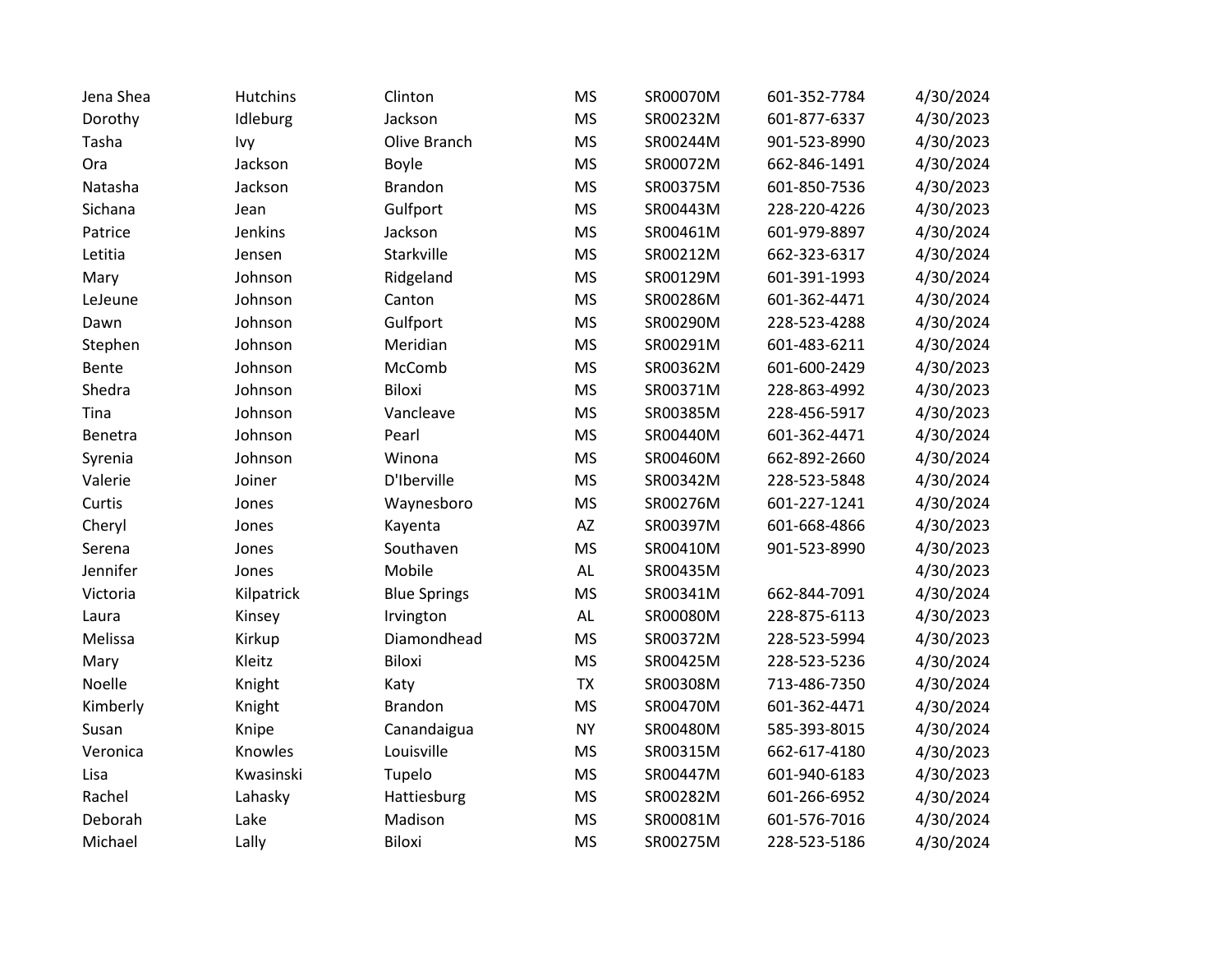| Jocelyn     | Lane        | D'Iberville       | <b>MS</b> | SR00323M | 228-523-4247 | 4/30/2024 |
|-------------|-------------|-------------------|-----------|----------|--------------|-----------|
| Wanda       | Lane        | North Little Rock | AR        | SR00427M |              | 4/30/2023 |
| Carol Anne  | Langendoen  | Oxford            | <b>MS</b> | SR00360M | 662-638-3707 | 4/30/2023 |
| Gertha      | Laurie      | Houston           | TX        | SR00420M |              | 4/30/2023 |
| Laurie      | Lawson      | Raymond           | <b>MS</b> | SR00216M | 601-924-9436 | 4/30/2023 |
| Monica      | Lemmon      | Collierville      | <b>TN</b> | SR00273  | 662-349-2979 | 4/30/2024 |
| Lil         | Lewis       | Natchez           | <b>MS</b> | SR00394M |              | 4/30/2024 |
| Kyndel      | Lindsey     | <b>Brandon</b>    | <b>MS</b> | SR00413M | 601-824-8713 | 4/30/2024 |
| <b>Beth</b> | Little      | <b>Brandon</b>    | <b>MS</b> | SR00156M | 601-200-3070 | 4/30/2024 |
| Megan       | Lockley     | Gulfport          | <b>MS</b> | SR00355M | 228-875-6113 | 4/30/2023 |
| Jacqueline  | Loggins     | Jackson           | <b>MS</b> | SR00324M | 601-979-4141 | 4/30/2023 |
| April       | Lomax       | Petal             | <b>MS</b> | SR00406M | 601-266-4829 | 4/30/2023 |
| Charles     | Long        | Clarksdale        | <b>MS</b> | SR00294M | 662-302-5600 | 4/30/2023 |
| Marlene     | Lucas       | Lafayette         | LA        | SR00299M |              | 4/30/2023 |
| Tomiko      | Mackey      | Altadena          | CA        | SR00304M | 662-234-9929 | 4/30/2023 |
| Shaquita    | Mallett     | Ridgeland         | <b>MS</b> | SR00423M | 601-613-9692 | 4/30/2024 |
| Elisabeth   | Malphurs    | Vicksburg         | <b>MS</b> | SR00208M | 601-636-6687 | 4/30/2024 |
| Helene      | Martin      | Ocean Springs     | <b>MS</b> | SR00319M | 228-575-2063 | 4/30/2024 |
| Paul        | Matens      | Madison           | <b>MS</b> | SR00089M |              | 4/30/2024 |
| Rose        | Maye        | Florence          | <b>MS</b> | SR00472M | 601-362-4471 | 4/30/2023 |
| Millicent   | McAlilly    | Oxford            | <b>MS</b> | SR00228M | 662-377-3000 | 4/30/2023 |
| Laura       | McCaleb     | Oxford            | <b>MS</b> | SR00368M | 662-281-1306 | 4/30/2024 |
| Valerie     | McClellan   | Madison           | <b>MS</b> | SR00258M | 601-209-2882 | 4/30/2023 |
| Pamela      | McDonald    | Lucedale          | <b>MS</b> | SR00305M | 601-508-8461 | 4/30/2024 |
| Elizabeth   | McGillivray | Mooreville        | <b>MS</b> | SR00293M | 763-361-6271 | 4/30/2024 |
| Carla       | McGowan     | Jackson           | <b>MS</b> | SR00365M | 601-364-7447 | 4/30/2023 |
| LaTesha     | McInnis     | <b>Biloxi</b>     | <b>MS</b> | SR00250M | 228-523-5000 | 4/30/2023 |
| Katheryn    | McLendon    | Olive Branch      | <b>MS</b> | SR00245M | 901-250-5649 | 4/30/2024 |
| Melissa     | Meadows     | Richton           | <b>MS</b> | SR00380M | 228-523-5000 | 4/30/2024 |
| Sue Ann     | Meng        | Jackson           | <b>MS</b> | SR00096M | 601-984-5610 | 4/30/2023 |
| Derrius     | Miller      | <b>Brandon</b>    | <b>MS</b> | SR00364M | 601-668-2162 | 4/30/2024 |
| Carole      | Moore       | Tupelo            | <b>MS</b> | SR00099M | 662-869-3042 | 4/30/2024 |
| David       | Moore       | Detroit           | MI        | SR00268M |              | 4/30/2024 |
| Shanna      | Moore       | Pearl             | <b>MS</b> | SR00463M | 601-362-4471 | 4/30/2023 |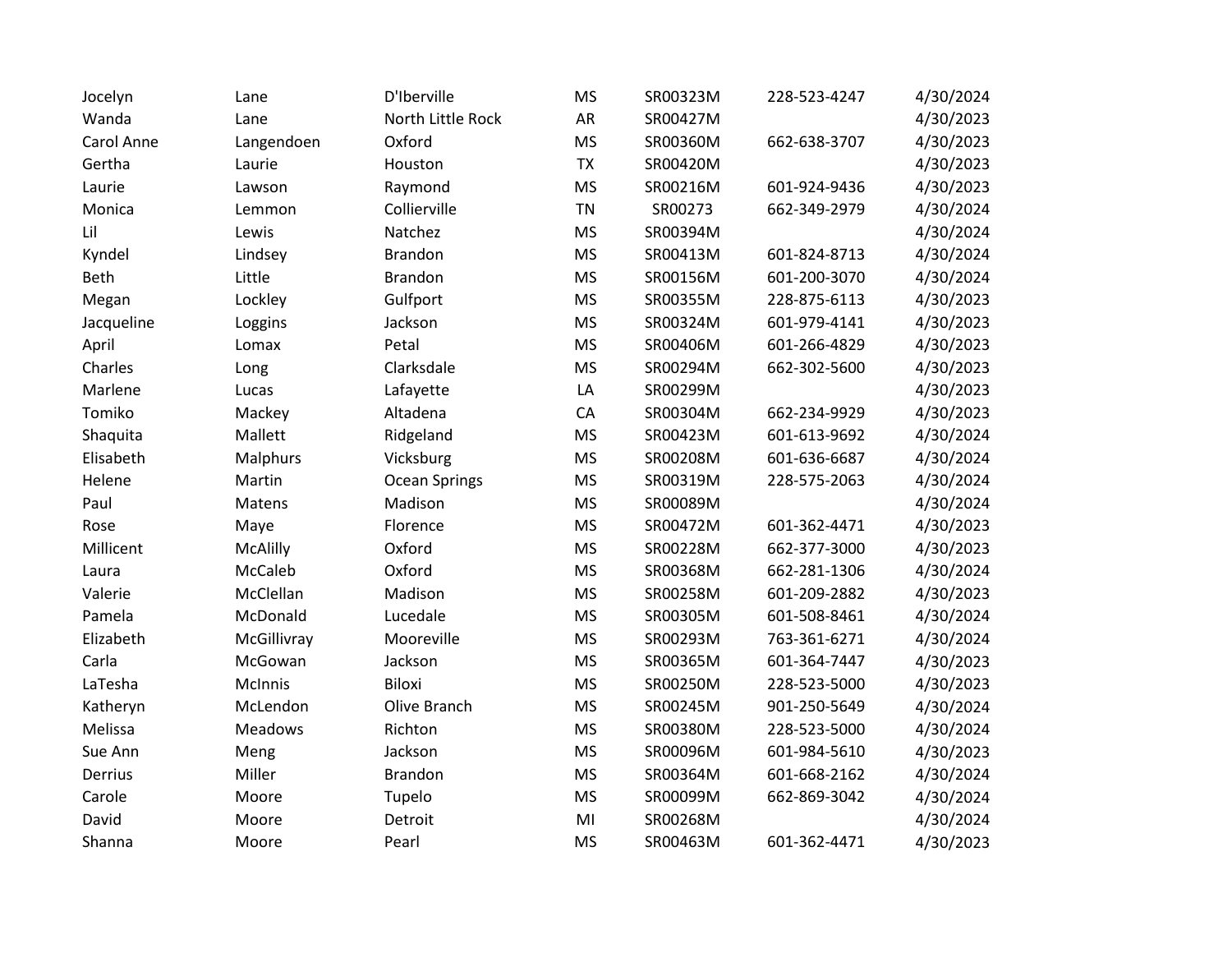| Derrick   | Moore          | <b>Brandon</b> | <b>MS</b>     | SR00468M | 601-362-4471 | 4/30/2024 |
|-----------|----------------|----------------|---------------|----------|--------------|-----------|
| Alexa     | <b>Morales</b> | Gulfport       | <b>MS</b>     | SR00283M | 228-331-3310 | 4/30/2024 |
| Carol     | Moraway        | Gulfport       | <b>MS</b>     | SR00198M | 228-324-4547 | 4/30/2024 |
| Rachel    | Mosley         | Spanish Fort   | $\mathsf{AL}$ | SR00377M | 251-219-8488 | 4/30/2023 |
| Victoria  | Murdy          | Hattiesburg    | <b>MS</b>     | SR00240M | 601-296-3505 | 4/30/2023 |
| Charisse  | <b>Myers</b>   | Florence       | <b>MS</b>     | SR00182M | 601-362-4471 | 4/30/2023 |
| Eva       | <b>Myers</b>   | Ocean Springs  | <b>MS</b>     | SR00383M | 228-523-5000 | 4/30/2023 |
| Amy       | Neighbors      | Nettleton      | <b>MS</b>     | SR00455M | 662-640-4595 | 4/30/2024 |
| Mary      | <b>Nelums</b>  | Jackson        | <b>MS</b>     | SR00105M | 601-750-4204 | 4/30/2023 |
| Sheila    | Newbaker       | Collinsville   | <b>MS</b>     | SR00272M | 601-581-7596 | 4/30/2023 |
| Timothy   | Neyland        | Jackson        | <b>MS</b>     | SR00233M | 601-362-4471 | 4/30/2023 |
| Eric      | Nordmeier      | Hattiesburg    | <b>MS</b>     | SR00266M | 601-288-4860 | 4/30/2023 |
| Jillian   | Nunez          | Diamondhead    | <b>MS</b>     | SR00401M | 228-382-3138 | 4/30/2023 |
| Crystal   | <b>Nuss</b>    | Columbus       | <b>MS</b>     | SR00361M | 662-889-7254 | 4/30/2023 |
| Lee       | Paige          | Greenville     | <b>MS</b>     | SR00246M | 662-378-3783 | 4/30/2023 |
| Meagan    | Parker         | Long Beach     | <b>MS</b>     | SR00311M | 228-374-2494 | 4/30/2024 |
| Julie     | Paterson       | Hattiesburg    | <b>MS</b>     | SR00451M | 601-288-4936 | 4/30/2023 |
| Cassidy   | Patton         | Pontotoc       | <b>MS</b>     | SR00356M | 662-488-8878 | 4/30/2023 |
| Kimberley | Paul           | <b>Brandon</b> | <b>MS</b>     | SR00401M | 601-934-1021 | 4/30/2023 |
| Karla     | Pellizzer      | Corinth        | <b>MS</b>     | SR00257M | 662-720-5159 | 4/30/2023 |
| Linda     | Pendleton      | <b>Brandon</b> | <b>MS</b>     | SR00359M | 601-984-1000 | 4/30/2023 |
| Terri     | Pinson         | Hattiesburg    | <b>MS</b>     | SR00224M |              | 4/30/2024 |
| Kristi    | Plotner        | Madison        | <b>MS</b>     | SR00111M | 601-420-0240 | 4/30/2024 |
| Willie    | Pole Jr        | Greenville     | <b>MS</b>     | SR00474M | 662-332-9872 | 4/30/2024 |
| Leah      | Polk           | St. Louis      | <b>MO</b>     | SR00467M |              | 4/30/2023 |
| Frank     | Poole          | Meridian       | <b>MS</b>     | SR00112M | 769-486-1042 | 4/30/2024 |
| Gwendolyn | Prater         | Canton         | <b>MS</b>     | SR00259M | 601-942-1838 | 4/30/2023 |
| Kimberly  | Qualls         | Clinton        | <b>MS</b>     | SR00416M | 769-798-5894 | 4/30/2023 |
| Henry     | Rainer, Jr.    | Jackson        | <b>MS</b>     | SR00171M | 601-366-3159 | 4/30/2023 |
| Nadean    | Randle         | Cruger         | <b>MS</b>     | SR00115M | 662-834-2434 | 4/30/2023 |
| Lori      | Rank           | Meridian       | <b>MS</b>     | SR00209M | 601-482-7377 | 4/30/2023 |
| Theresia  | Ratcliff       | Raymond        | <b>MS</b>     | SR00075M | 601-979-8899 | 4/30/2023 |
| Melissa   | Ratliff        | Tupelo         | <b>MS</b>     | SR00206M | 662-841-8020 | 4/30/2024 |
| Mary      | Redding        | Madison        | <b>MS</b>     | SR00118M | 601-331-3085 | 4/30/2023 |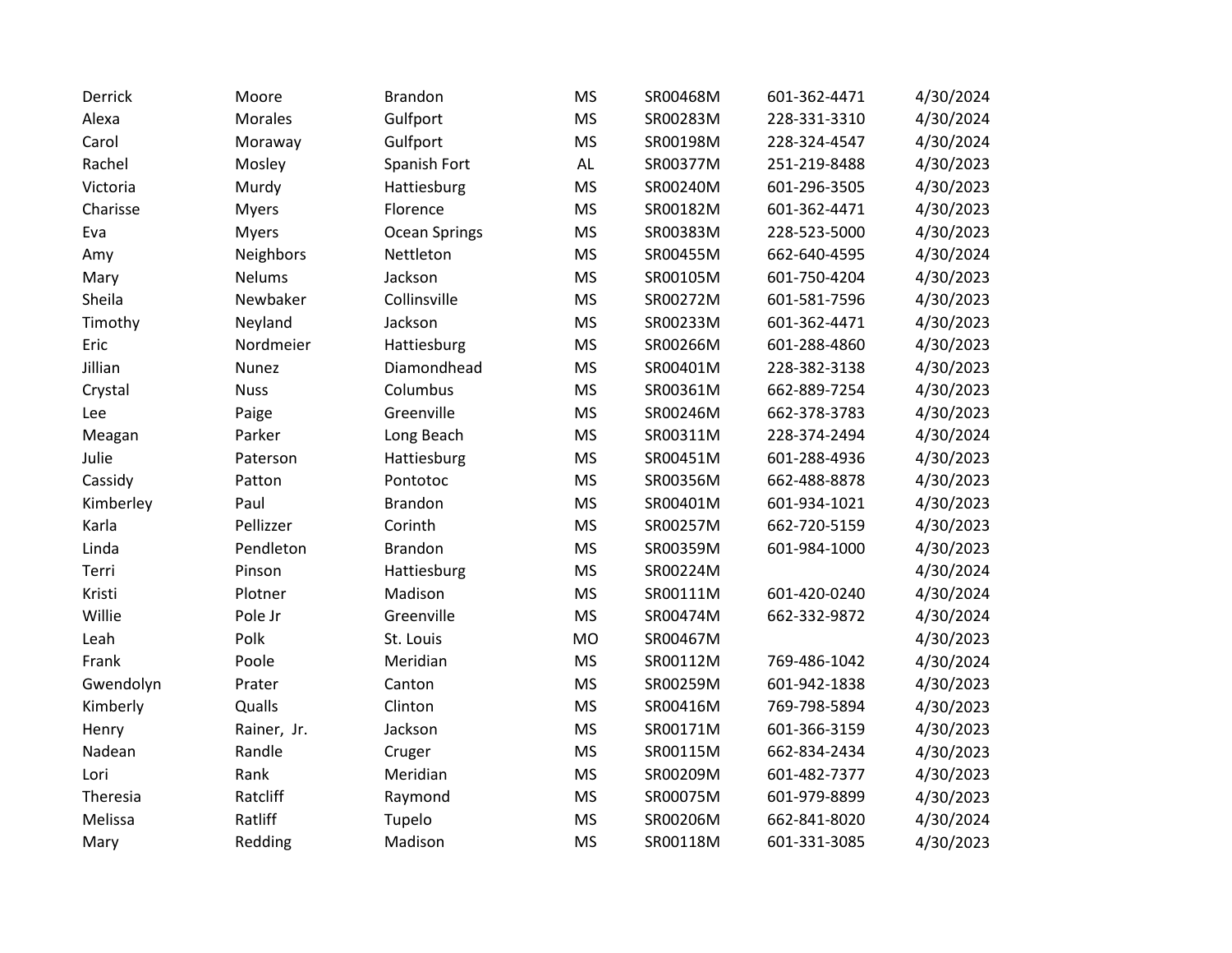| Timothy      | Reid          | Biloxi         | <b>MS</b>     | SR00347M | 228-273-5773 | 4/30/2024 |
|--------------|---------------|----------------|---------------|----------|--------------|-----------|
| Desarae      | Rice          | Picayune       | <b>MS</b>     | SR00479M | 601-799-9500 | 4/30/2024 |
| Candace      | Riddley       | Clinton        | <b>MS</b>     | SR00339M | 601-955-2709 | 4/30/2024 |
| Stacey       | Riley         | Biloxi         | <b>MS</b>     | SR00301M | 228-436-3809 | 4/30/2023 |
| Shelia       | Rivers        | Gulfport       | <b>MS</b>     | SR00340M | 707-728-5131 | 4/30/2023 |
| Yvette       | Robinson      | Gulfport       | <b>MS</b>     | SR00270M |              | 4/30/2023 |
| Kimberly     | Rooks         | <b>Brandon</b> | <b>MS</b>     | SR00180M | 601-953-1282 | 4/30/2023 |
| Denise       | Rouse         | Carriere       | <b>MS</b>     | SR00234M | 601-266-5852 | 4/30/2024 |
| Lucille      | Rowley        | Long Beach     | <b>MS</b>     | SR00123M | 601-606-7707 | 4/30/2024 |
| Gerald       | Roy           | Perkinston     | <b>MS</b>     | SR00280M | 228-523-4352 | 4/30/2023 |
| Mary         | Ruffin        | Vancleave      | <b>MS</b>     | SR00432M | 228-338-7131 | 4/30/2024 |
| Nicholas     | Rutledge      | Biloxi         | <b>MS</b>     | SR00265M | 228-374-2494 | 4/30/2023 |
| Emily        | Ryan          | Mobile         | $\mathsf{AL}$ | SR00441M |              | 4/30/2023 |
| Hiawatha     | Sanford       | Courtland      | <b>MS</b>     | SR00318M | 662-561-0902 | 4/30/2023 |
| Kimberly     | Sauls         | Carriere       | <b>MS</b>     | SR00187M | 601-749-9477 | 4/30/2023 |
| Julie        | Saxon         | Purvis         | <b>MS</b>     | SR00124M | 601-296-3520 | 4/30/2024 |
| Ashley       | Schachterle   | Olive Branch   | <b>MS</b>     | SR00254M | 662-349-2979 | 4/30/2023 |
| Stephen      | Schottgen, Jr | Daphne         | $\mathsf{AL}$ | SR00442M |              | 4/30/2024 |
| Danielle     | Seale         | Terry          | <b>MS</b>     | SR00125M | 601-576-7477 | 4/30/2024 |
| Selina       | <b>Shanks</b> | Jackson        | <b>MS</b>     | SR00446M | 601-362-4471 | 4/30/2023 |
| Sharon       | Sherinian     | <b>Brandon</b> | <b>MS</b>     | SR00417M | 601-362-4471 | 4/30/2024 |
| Cherrelle    | Shorter       | Clarksdale     | <b>MS</b>     | SR00404M |              | 4/30/2024 |
| Rhonda       | Simmons       | Picayune       | <b>MS</b>     | SR00278M | 601-749-9477 | 4/30/2024 |
| <b>Brian</b> | Simmons       | Oxford         | <b>MS</b>     | SR00436M | 662-801-3869 | 4/30/2023 |
| Amye         | Sims          | <b>Brandon</b> | <b>MS</b>     | SR00457M | 601-362-4471 | 4/30/2024 |
| David        | Singleton     | Biloxi         | <b>MS</b>     | SR00458M | 228-523-4592 | 4/30/2024 |
| Christy      | Smith         | Hattiesburg    | <b>MS</b>     | SR00031M |              | 4/30/2024 |
| Gina         | Smith         | Tupelo         | <b>MS</b>     | SR00131M | 662-377-7512 | 4/30/2023 |
| Philip       | Smith         | D'Iberville    | <b>MS</b>     | SR00132M | 228-867-4000 | 4/30/2024 |
| Amy          | Smith         | Sevierville    | <b>TN</b>     | SR00193M | 423-926-1171 | 4/30/2023 |
| Rhonda       | Smith         | Laurel         | <b>MS</b>     | SR00309M | 601-426-9614 | 4/30/2023 |
| Diana        | Smith         | Hattiesburg    | <b>MS</b>     | SR00330M | 601-467-7200 | 4/30/2024 |
| Phyllis      | Smith         | Magee          | <b>MS</b>     | SR00384M | 601-847-4221 | 4/30/2024 |
| Dorothy      | Smith         | Ridgeland      | <b>MS</b>     | SR00395M | 601-521-0213 | 4/30/2024 |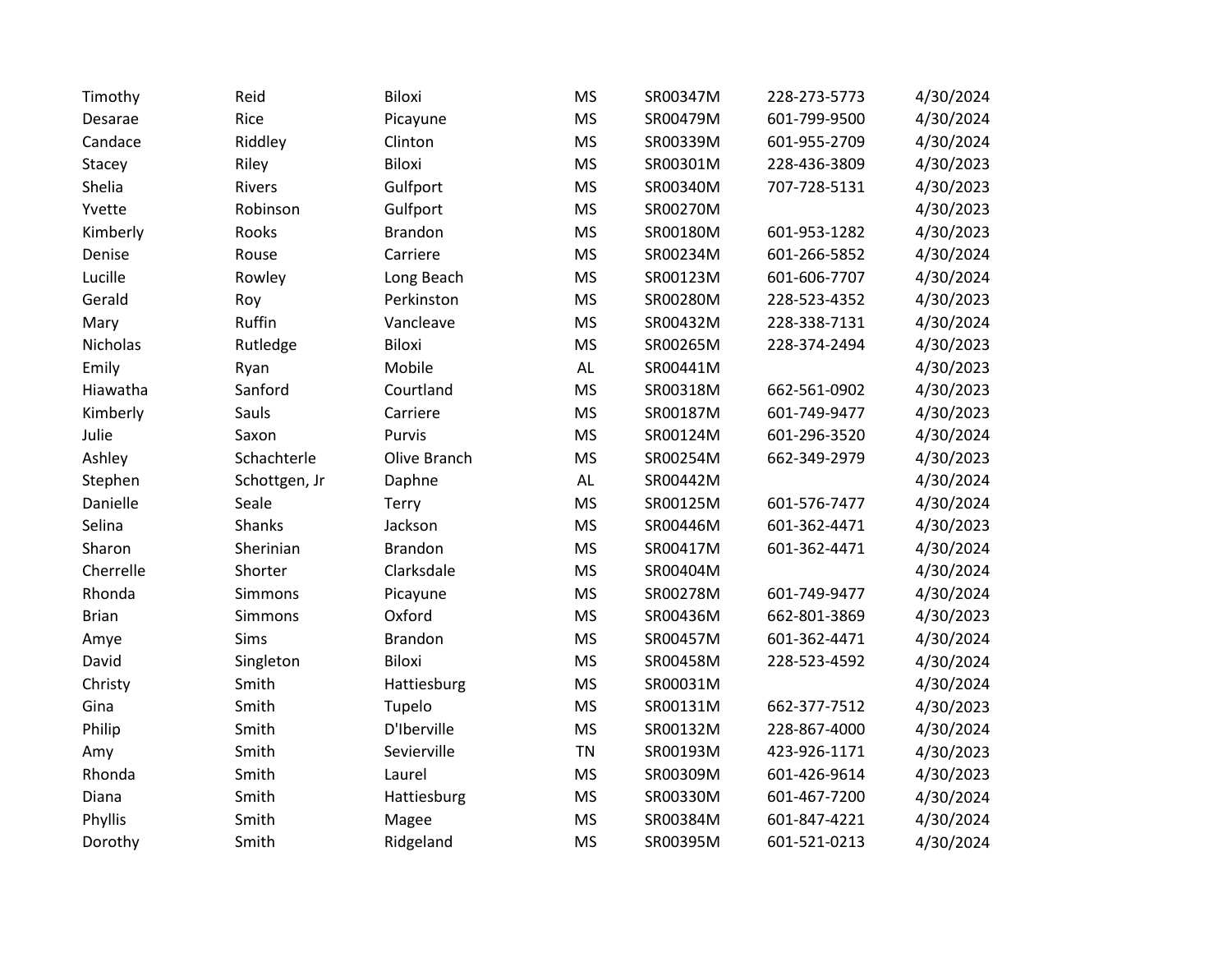| Kelly         | Smith           | Meridian               | <b>MS</b> | SR00481M | 601-581-9919 | 4/30/2024 |
|---------------|-----------------|------------------------|-----------|----------|--------------|-----------|
| Shanta        | Sneed           | Tupelo                 | <b>MS</b> | SR00350M | 662-841-8020 | 4/30/2023 |
| Stephanie     | Spears          | McComb                 | <b>MS</b> | SR00192M | 601-730-4401 | 4/30/2023 |
| Martha        | Splettstoesser  | Gautier                | <b>MS</b> | SR00415M | 228-239-4193 | 4/30/2023 |
| Natalie       | Stanbro         | Biloxi                 | <b>MS</b> | SR00433M | 504-313-8671 | 4/30/2024 |
| Heidi         | <b>Starks</b>   | Philadelphia           | <b>MS</b> | SR00332M | 601-663-1213 | 4/30/2024 |
| Kristy        | Staten          | <b>Crystal Springs</b> | <b>MS</b> | SR00459M | 601-968-1000 | 4/30/2024 |
| Debra         | Stegenga        | Long Beach             | <b>MS</b> | SR00292M |              | 4/30/2024 |
| Wanda         | Steinwinder     | <b>Brandon</b>         | <b>MS</b> | SR00139M | 601-936-2024 | 4/30/2023 |
| Sylvia        | Stogner         | Tylertown              | <b>MS</b> | SR00126M | 601-684-8284 | 4/30/2023 |
| Paula         | <b>StPierre</b> | Ridgeland              | <b>MS</b> | SR00136M | 601-952-0515 | 4/30/2023 |
| Kathlene      | Strangeman      | Pearl                  | <b>MS</b> | SR00373M | 662-638-9316 | 4/30/2024 |
| Angela        | <b>Street</b>   | Yazoo City             | <b>MS</b> | SR00140M | 662-746-5712 | 4/30/2024 |
| Jerri         | Strickland      | Madison                | <b>MS</b> | SR00370M | 601-317-4947 | 4/30/2023 |
| Juliette      | Sutters         | Jacksonville           | FL        | SR00363M | 904-396-8746 | 4/30/2023 |
| Courtney      | Swan            | Starkville             | <b>MS</b> | SR00382M | 662-325-3202 | 4/30/2024 |
| Mamie         | Swims           | Grenada                | <b>MS</b> | SR00295M | 662-226-8229 | 4/30/2024 |
| Tonja         | Tarvin          | <b>JACKSON</b>         | <b>MS</b> | SR00223M | 601-364-1460 | 4/30/2024 |
| Lori          | Tate            | Summit                 | <b>MS</b> | SR00157M | 601-665-4162 | 4/30/2024 |
| Nicholas      | Tew             | Jackson                | <b>MS</b> | SR00357M | 601-473-3047 | 4/30/2024 |
| Eddie         | Thames, Jr.     | <b>Brandon</b>         | <b>MS</b> | SR00143M | 601-774-8218 | 4/30/2024 |
| Wanda Faye    | Thomas          | Clinton                | <b>MS</b> | SR00345M | 601-326-3724 | 4/30/2023 |
| Chantal       | Thomas          | Pearl                  | <b>MS</b> | SR00366M | 601-362-4471 | 4/30/2024 |
| LaTonya       | Thomas          | Glendora               | <b>MS</b> | SR00400M | 662-592-1886 | 4/30/2024 |
| Katina Parker | Thomas          | Meridian               | <b>MS</b> | SR00466M | 601-665-4162 | 4/30/2023 |
| Marquita      | Thurman         | Lake Cormorant         | <b>MS</b> | SR00321M | 662-469-9824 | 4/30/2024 |
| Mary          | Treadwell       | Smithdale              | <b>MS</b> | SR00426M | 601-684-8284 | 4/30/2023 |
| Monica        | Turner          | Kosciusko              | <b>MS</b> | SR00328M | 601-376-2682 | 4/30/2023 |
| Krystal       | Tyler           | Biloxi                 | <b>MS</b> | SR00445M | 662-494-1530 | 4/30/2023 |
| David         | Uecker          | Biloxi                 | <b>MS</b> | SR00285M | 228-523-5508 | 4/30/2023 |
| Jan           | VanChoff        | Gulfport               | <b>MS</b> | SR00317M | 228-314-3626 | 4/30/2024 |
| Eugene        | VanEvery        | <b>Brandon</b>         | <b>MS</b> | SR00251M | 601-389-4150 | 4/30/2023 |
| Jamie         | Varnado         | McHenry                | <b>MS</b> | SR00398M | 228-871-3452 | 4/30/2024 |
| Katherine     | Walker          | Pass Christian         | <b>MS</b> | SR00419M | 228-523-5899 | 4/30/2024 |